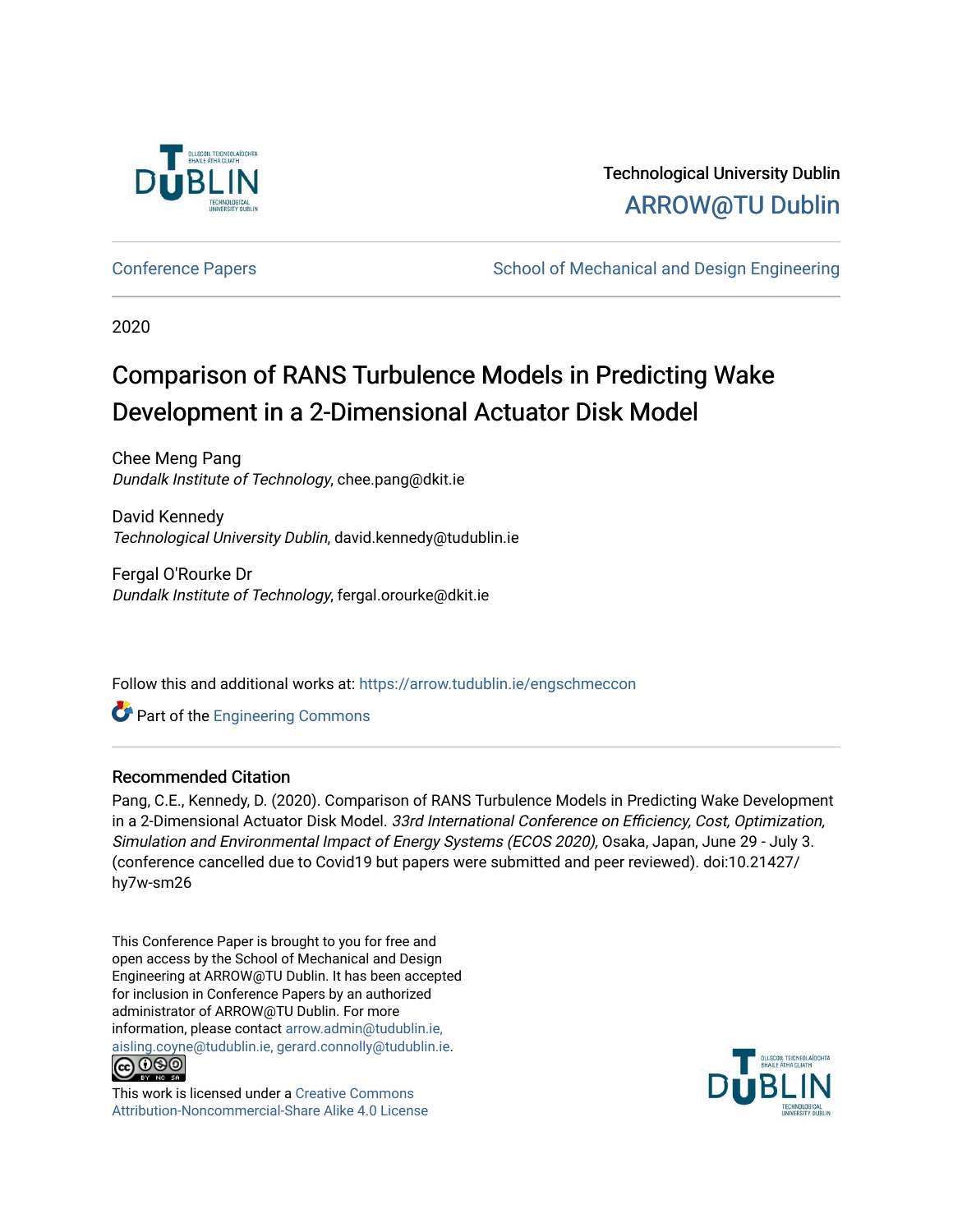See discussions, stats, and author profiles for this publication at: [https://www.researchgate.net/publication/344100492](https://www.researchgate.net/publication/344100492_Comparison_of_RANS_turbulence_models_in_predicting_wake_development_in_a_2-dimensional_actuator_disk_model?enrichId=rgreq-1868800775b1f29424e74b5b53c1a267-XXX&enrichSource=Y292ZXJQYWdlOzM0NDEwMDQ5MjtBUzoxMDY4NzE2MzEzODEyOTkyQDE2MzE4MTMyMzMzMDk%3D&el=1_x_2&_esc=publicationCoverPdf)

## [Comparison of RANS turbulence models in predicting wake development in a](https://www.researchgate.net/publication/344100492_Comparison_of_RANS_turbulence_models_in_predicting_wake_development_in_a_2-dimensional_actuator_disk_model?enrichId=rgreq-1868800775b1f29424e74b5b53c1a267-XXX&enrichSource=Y292ZXJQYWdlOzM0NDEwMDQ5MjtBUzoxMDY4NzE2MzEzODEyOTkyQDE2MzE4MTMyMzMzMDk%3D&el=1_x_3&_esc=publicationCoverPdf) 2-dimensional actuator disk model

#### **Conference Paper** · September 2020

Proj

| CITATIONS<br>0 |                                                                                                           | READS<br>91 |                                                                                                                       |  |  |  |  |
|----------------|-----------------------------------------------------------------------------------------------------------|-------------|-----------------------------------------------------------------------------------------------------------------------|--|--|--|--|
| 3 authors:     |                                                                                                           |             |                                                                                                                       |  |  |  |  |
|                | <b>Chee Meng Pang</b><br>Dundalk Institute of Technology<br>5 PUBLICATIONS 2 CITATIONS<br>SEE PROFILE     |             | <b>David Kennedy</b><br>Technological University Dublin - City Campus<br>44 PUBLICATIONS 790 CITATIONS<br>SEE PROFILE |  |  |  |  |
|                | Fergal O'Rourke<br>Dundalk Institute of Technology<br>27 PUBLICATIONS 795 CITATIONS<br><b>SEE PROFILE</b> |             |                                                                                                                       |  |  |  |  |

**Some of the authors of this publication are also working on these related projects:**

CFD Analysis on Tidal resources and stream tidal turbine farm optimun arrangement [View project](https://www.researchgate.net/project/CFD-Analysis-on-Tidal-resources-and-stream-tidal-turbine-farm-optimun-arrangement?enrichId=rgreq-1868800775b1f29424e74b5b53c1a267-XXX&enrichSource=Y292ZXJQYWdlOzM0NDEwMDQ5MjtBUzoxMDY4NzE2MzEzODEyOTkyQDE2MzE4MTMyMzMzMDk%3D&el=1_x_9&_esc=publicationCoverPdf)

Tidal current turbine optimisation using blade element momentum theory and computational fluid dynamics [View project](https://www.researchgate.net/project/Tidal-current-turbine-optimisation-using-blade-element-momentum-theory-and-computational-fluid-dynamics?enrichId=rgreq-1868800775b1f29424e74b5b53c1a267-XXX&enrichSource=Y292ZXJQYWdlOzM0NDEwMDQ5MjtBUzoxMDY4NzE2MzEzODEyOTkyQDE2MzE4MTMyMzMzMDk%3D&el=1_x_9&_esc=publicationCoverPdf)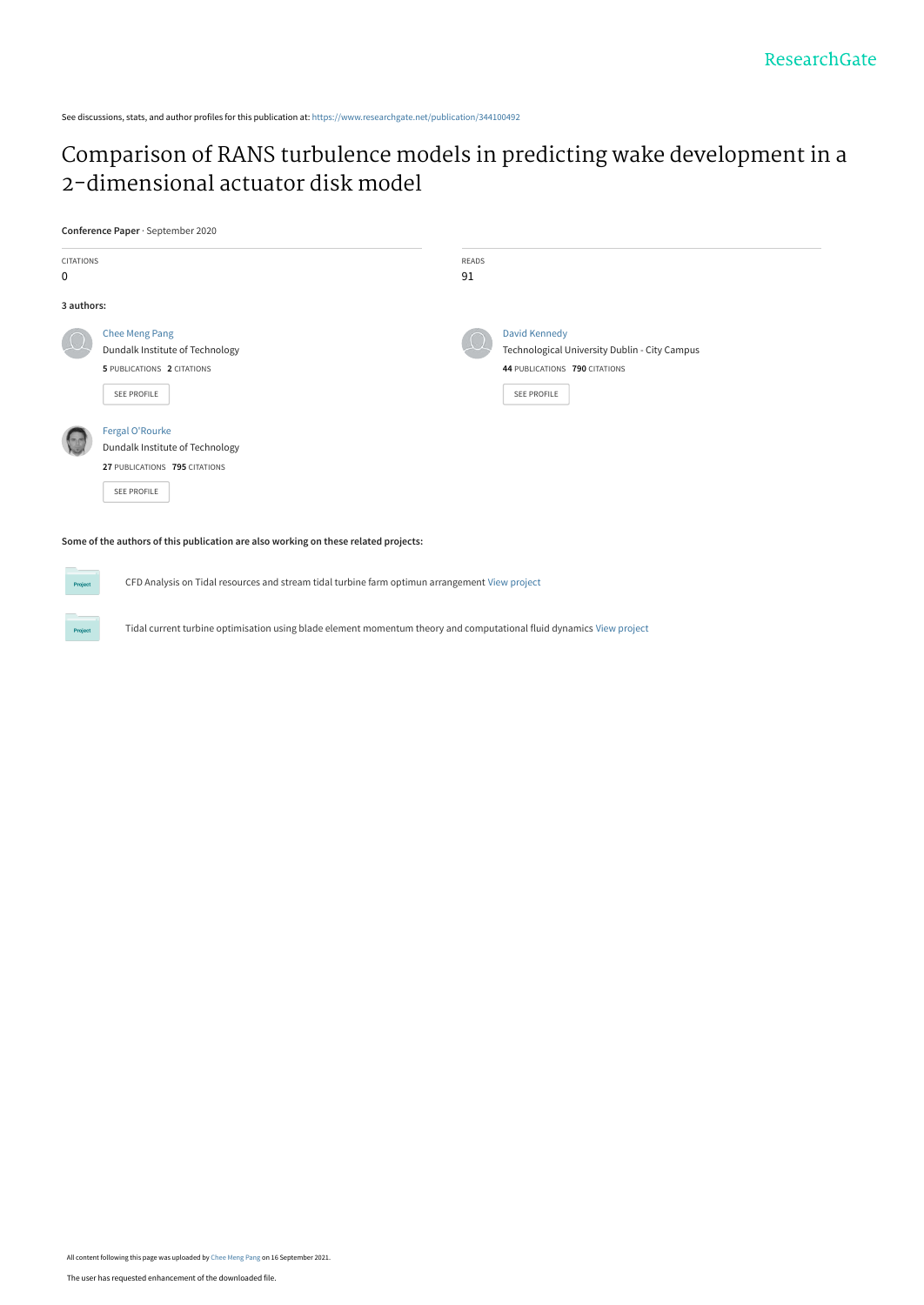## **Comparison of RANS turbulence models in predicting wake development in a 2-dimensional actuator disk model**

*Chee Meng Pang<sup>a</sup> , David M. Kennedy<sup>b</sup> , Fergal O'Rourke<sup>c</sup>*

<sup>a</sup> *Centre for Renewables and Energy at Dundalk Institute of Technology, School of Engineering, Dundalk, Ireland, [cheemeng.pang@dkit.ie](mailto:cheemeng.pang@dkit.ie)*

<sup>b</sup> *Department of Mechanical Engineering, Technological University Dublin, Dublin 1, Ireland, [david.kennedy@tudublin.ie](mailto:david.kennedy@tudublin.ie)*

*<sup>c</sup> Centre for Renewables and Energy at Dundalk Institute of Technology, School of Engineering, Dundalk, Ireland, [fergal.orourke@dkit.ie](mailto:fergal.orourke@dkit.ie)*

#### **Abstract:**

One of the most popular methodologies used to predict the wake of a tidal stream turbine (TST) is the RANS turbulence models coupled with the actuator disk method. This methodology has been widely adopted in the in the wind industry, since the mid-1990s, to predict wake development of wind turbines. Moreover, the reason for its popularity is its capability to give accurate results at an affordable computational cost, and the application of 2-dimensional actuator disk approach could further reduce the computational cost. In this paper, a number of RANS turbulence models represented by a porous disk were used to simulate the wake development behind a TST, the findings were compared. The models adopted in this work are the Standard k-ε model, the Standard k-ω model, the RNG (Re-Normalised Group) k-ε model, the SST (Shear Stress Transport) k-ω model and the RSM (Reynold Stress Model). The results are also validated against experimental measurements found in literature, with a key focus on comparing the downstream velocity and turbulence intensity. It has shown that the Standard k-ε model is best at predicting downstream wake velocities while the SST k-ω model is better at predicting downstream wake turbulence intensity. Mesh convergence studies were conducted to optimise the computational efficiency for each turbulence model used.

#### **Keywords:**

Computational Fluid Dynamics, tidal turbine, wake, tidal energy, actuator disk, RANS.

## **1. Introduction**

Marine tidal currents have some beneficial features over other renewable resources such as high predictability and availability. Tidal cycles are very predictable with time-varying flow and direction, which is ideal for optimised energy output [1,2]. The idea of extracting kinetic energy from marine tidal currents is an old idea and in more recent years, this energy source has seen successful full-scale prototype development and testing with a number of commercial-scale devices in full operation around the globe. For TST technology to attain optimum electricity production on a commercial-scale, turbines have to be installed in arrays to maximise the extractable power [3,4]. The maximum available extractable power was predicted according to the Betz limit. Numerical hydrodynamics models of TST can be used to optimise array arrangement or to assess the performance of the turbines. To determine the optimal TST array layout, several investigations have been undertaken to study the effects of array scale and configuration on the power output. Furthermore, energy extraction using TSTs induces a wake flow which may disturb the downstream tidal current flow and the performance of the downstream TSTs [5]. Thus, it is crucial to develop a computationally efficient model to better understand the effect of a turbine wake on the operation of another turbine placed downstream of the former . Two popular modelling approaches to represent a TST is the Actuator Disk (AD) [6,7,8,9,10] and the Blade Element Momentum (BEM) [11,12,13,14]. In this paper a focus is placed on the AD method, the AD method has been widely used since the mid-1990s and this approach estimates the forces that the turbine exerts on the fluid flow, over a disk that represents the turbine. Thus, with the right turbulence model applied,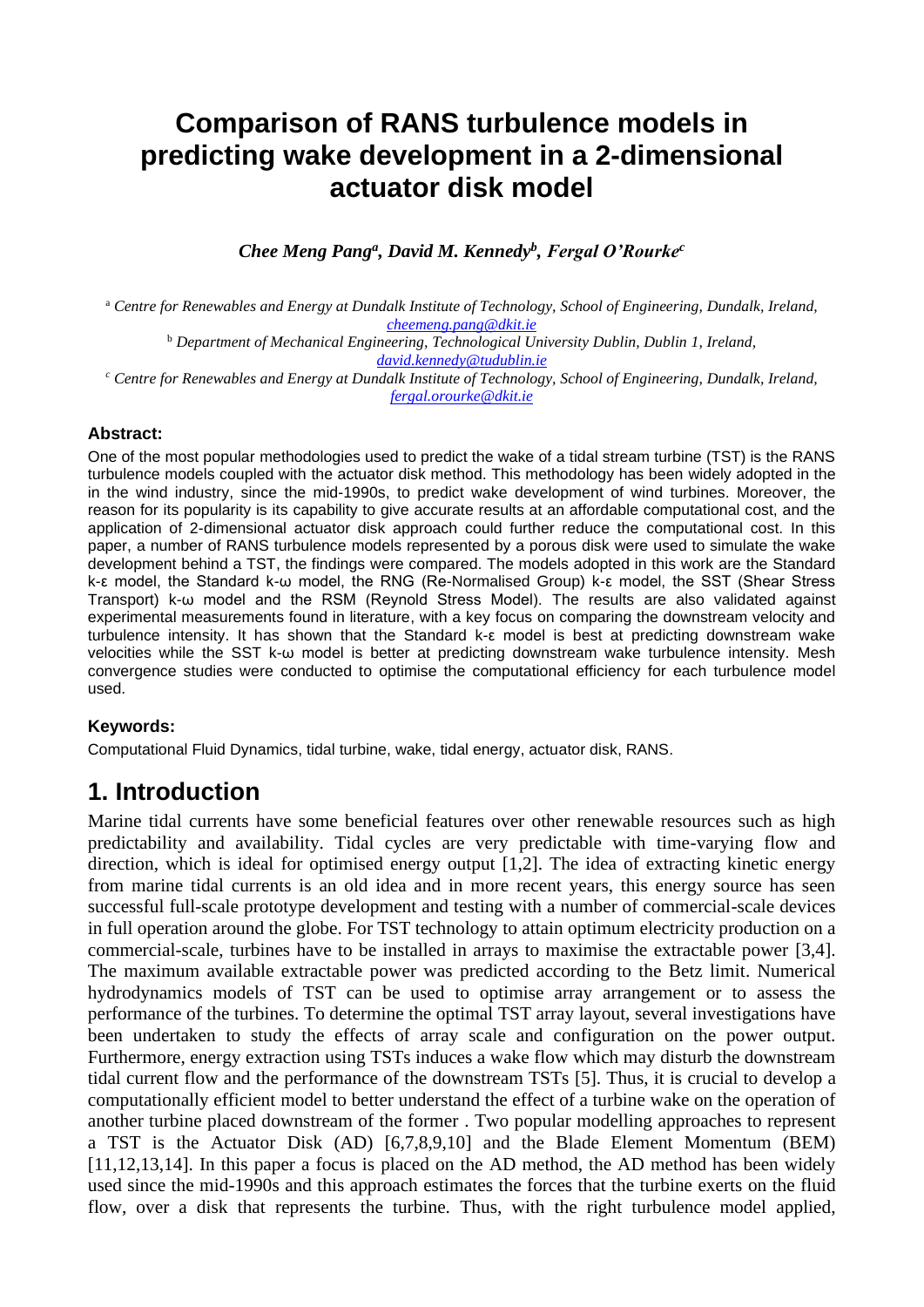significant improvements in computational efficiency can be achieved by reducing the time and computational power needed. The computational cost can be further decreased by simulating the turbine in a 2-dimensional domain instead of a 3-dimensional domain.

There were many existing method to close the Reynolds Averaged Navier Stokes (RANS) equations such as k-ω model, k-ε model, Reynold Stress Model, Detached Eddy Simulation (DES), Large Eddy Simulation (LES), Direct Numerical Simulation (DNS) and more. However, methods like DES, LES and DNS are computationally expensive and therefore their use is limited to solving local scale modelling such as flow around a single turbine or single blade. In contrast, the as k-ω model, k-ε model, and their variant can represent a huge variety of flow at a low affordable computational cost. This is of great importance as the simulation of multiple devices relies on the applicability of the model to deliver a quick and affordable solution. The as k-ω and k-ε model has numerous different types and variants, hence selecting the appropriate model is critical as the model performance varies significantly depending on the flow conditions. In this paper, five popular turbulence models were investigated: the Standard k-ε model, the Standard k-ω model, the RNG (Re-Normalised Group) k-ε model, the SST (Shear Stress Transport) k-ω model and the RSM (Reynold Stress Model). The k-ε model establishes the background for several turbulence models, it is computationally inexpensive and yet provided accurate results and easily implementation [15]. However, the k-ε model is not suitable for complex flows. Whereas, the k-ω model typically predicted to be excessive and early in this application due to separation [16]. The SST k-ω model is a variant k-ω model, it combines both k-ε model and k-ω model which accounts for the transport of turbulent shear stress and gives highly accurate predictions of the onset and the amount of flow separation for an adverse pressure gradient but need mesh refinement close to the wall [17]. The RNG k-ε model is an improved variant of the original k-ε model, it provides an option to account for the effects of swirl or rotation by modifying the turbulent viscosity [18]. However, it is much more difficult to obtain converged results far from the boundary in the free stream region. The RSM is considered the most difficult method to obtain a solution to the RANS equation. Furthermore, it is anisotropic and does not use the Boussinesq assumption. It is great for solving strong swirl, adverse pressure gradients, and anisotropic turbulence, but it is highly complex and has limited success in obtaining accurate results [19]. Importantly, it is also computational costly.

There are three fundamental limitations in the use of steady state RANS-actuator disk models. Firstly, the disk is non-rotating therefore eliminating any swirl in the flow. Beyond the near wake, which is generally beyond 5D downstream, has a similar structure to that of a turbine [20]. Swirl in the near wake can persist further downstream potentially influencing the flow boundaries and cause distortion in the wake [21]. Secondly, it is assumed that tip vortices from a rotating turbine blade are ignored due to the actuator disk's inability to replicate these vortices [22]. Thirdly, transient flow characteristics are not accounted for in the steady-state RANS-actuator disk model. This model provides information about mean flow and assumes isotropic turbulence. Hence, it is useful in understanding the characterises of the flow behind the turbine [23]. Besides modelling the turbulence generated by the turbine, the ambient condition should be understood to better estimate the flow around the turbine to closely match the realistic configuration of a real turbine. Some studies have been undertaken investigating the ambient turbulence effects on the wake characteristics and the flow recovery [10,24]. This is of great importance as a high level of turbulence intensity has been observed at most potential sites for deployment of TST [25,26].

Numerous studies have been carried out on TSTs using the RANS-actuator disk model and the predictions of the velocities and turbulence intensities in the wake [23]. Studies done by Harrison M.E., et al. (2010) from University Southampton [27] and V.T. Nguyen from Hanoi University [8] have highlighted the performance of RANS-actuator disk models in 3-dimensional domains, which show that standard k-ε model performed well in both cases. Hence, in this paper, a computational investigation is conducted on the performance of a RANS-actuator disk model of different turbulence conditions using a 2-dimensional domain and are compared with experimental laboratories data [28] to determine the most suitable turbulence model (the 2-dimensional domain is 3-dimensional but the domain has a thickness of one element). Furthermore, the 2-dimensional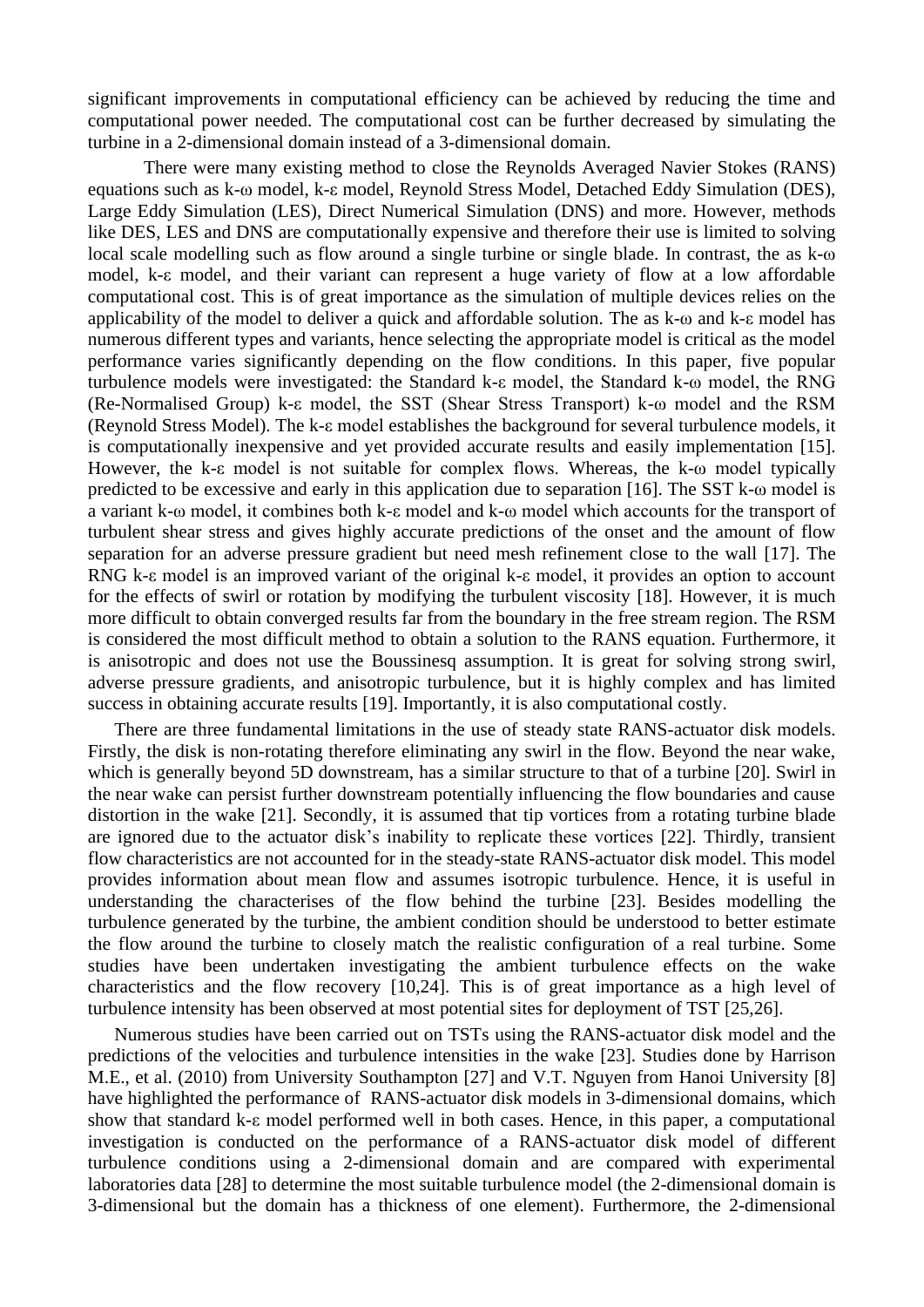model will also process the solution in a standard unmodified open-flow condition to identify the short-comings of different turbulence models in predicting the wake effects. This methodology is a computational efficient technique that can be used to predict the wake effects of a TST.

## **2. Theory**

### **2.1. Actuator Disk Theory**

The actuator disk (AD) theory is a method used to represent the rotor of the turbine, where a thrust force, *Ft*, is homogeneously distributed along the disk. The AD has limitations and cannot replicate swirl caused by the rotating turbine rotor in the fluid. However, most swirl components of the flow usually dissipate in the near wake of the turbine (less than 5D downstream of the rotor) and generally plays a less significant role in the far wake of the turbine. Despite the limitations, the AD method has demonstrated an ability to model the far wake condition of the turbine provided that the scale effects are properly parametrised with the suitable production of turbulence.

The introduction of the AD will result in a discontinuity of pressure, a decrease in downstream flow velocity of the rotor and a reduction in kinetic energy of the flow [29]. All these effects are caused by the application of thrust force at the disk area. The thrust force can be calculated using Eq. (1) where  $\Delta P$  is the difference in pressure before and after the disk, *A* is the disk area,  $C_t$  is the thrust coefficient,  $\rho$  is the density of the fluid and  $U_0$  is the upstream flow velocity [20,30]. The thrust coefficient,  $C_t$ , is determined by features of the turbine blade such as the pitch of blade, geometry and rotational speed and according to Betz limit, the optimum condition for maximum power output is when the thrust coefficient is equal to 8/9 [31].

$$
F_t = \Delta PA = \frac{1}{2} C_t \rho A U_0^2 \tag{1}
$$

The thrust force,  $F_t$ , in Eq. (1) is expressed as a function of the free (upstream) flow velocity [32], this expression works well in predicting the thrust force of a single turbine. However, when analysing an array of turbines the description of a free flow velocity can be unclear and ambiguous. Therefore, it is much preferable to use the local velocity  $U_d$ , this is the velocity at where the force was being applied, in this case the disk area. With the consideration of the flow through a porous disk and the use of local velocity, it would be easier to apply a resistance coefficient, *K*, instead of thrust coefficient [33]. Hence, the establishment of Eq. (2) which connects the freestream velocity to local velocity using the resistance coefficient [10]. The resistance coefficient acts as a proportionality coefficient between pressure drop and local velocity squared as shown in Eq. (3). By using Eq. (1) to (3), the relationship between the thrust coefficient and resistance coefficient can be derived as seen in Eq. (4). Hence, by modelling the blade at the optimal condition of  $C_t = 0.889$ , the resistance coefficient was determined to be a value of  $K = 2$ . This value will be used in modelling the porosity characteristic of the actuator disk domain. Lastly, the thrust force is included in the hydrodynamic equation in the form of volumetric force,  $S_i$ , this was obtained by dividing the thrust force with the volume of the disk seen in Eq. (5) where *e* is the thickness of the disk.

$$
U_0 = U_d \left( 1 + \frac{1}{4} K \right) \tag{2}
$$

$$
\Delta P = \frac{1}{2} \rho K U_d^2 \tag{3}
$$

$$
C_t = \frac{K}{(1 + \frac{1}{4}K)^2} \tag{4}
$$

$$
S_i = \frac{F_t}{Ae} = \frac{1}{2} \rho \frac{K}{e} U_d^2
$$
 (5)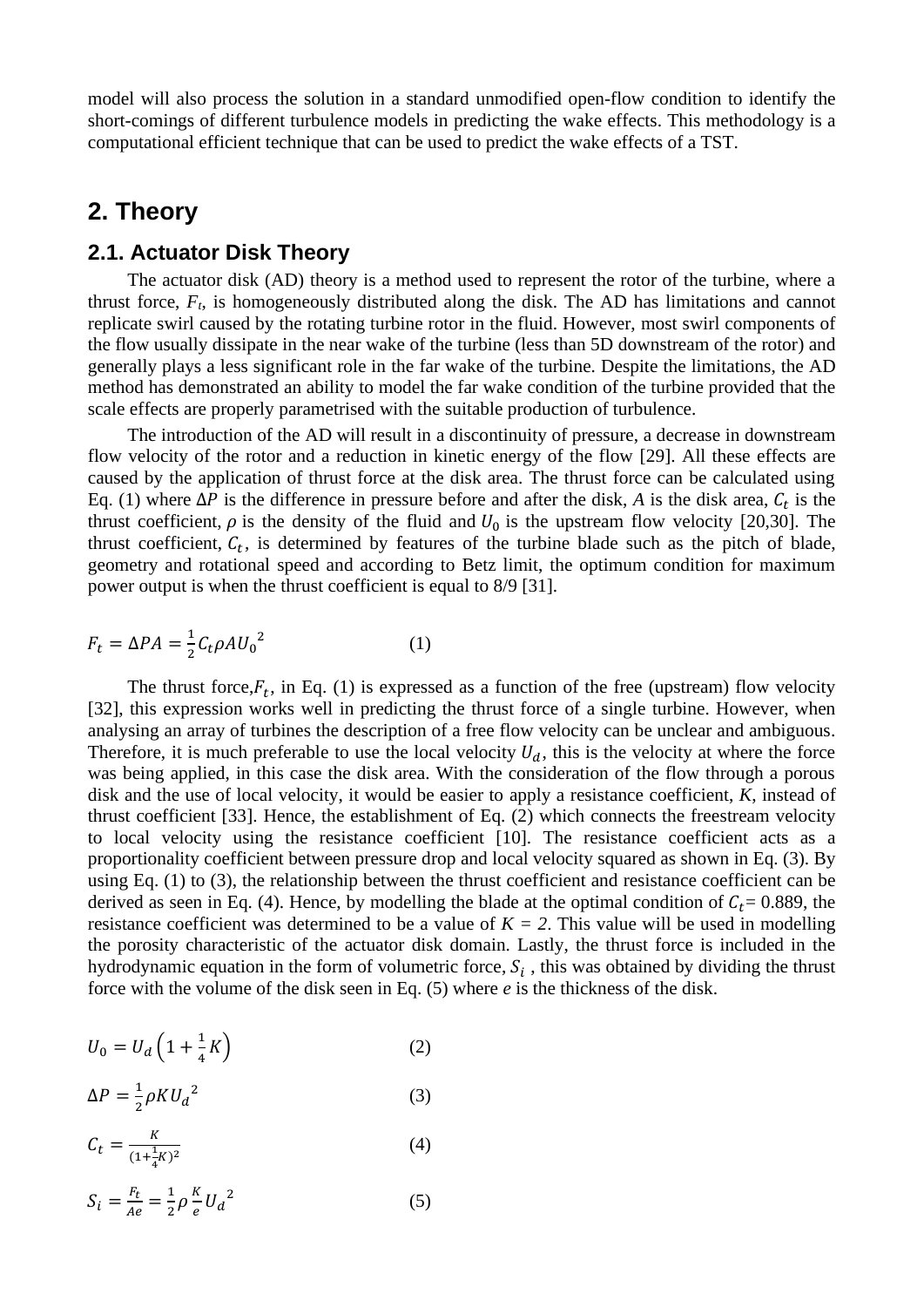#### **2.2. Reynolds-averaged Navier-Stokes equations**

The forces exerted by the actuator disk on the fluid is applied as a source term,  $S_i$ , in the RANS equation of momentum conservation in Eq. (6) and solved together with a mass continuity equation seen in Eq. (7) [34]. The source terms are only applied at elements within the actuator disk region.

$$
\frac{\partial(\rho U_i U_j)}{\partial x_j} = \frac{\partial P}{\partial x_j} + \frac{\partial}{\partial x_j} \left[ \mu \left( \frac{\partial U_i}{\partial x_j} + \frac{\partial U_j}{\partial x_i} \right) + R_{ij} \right] + \rho g_i + S_i \tag{6}
$$
  

$$
\frac{\partial U_i}{\partial x_i} = 0 \tag{7}
$$

Einstein's Notation is used in Eq. (6) and Eq. (7) for brevity.  $U_i$  is the time-averaged mean velocity,  $x_i$  is the spatial distance,  $\mu$  is the fluid viscosity,  $g_i$  is the component gravitational acceleration and  $R_{ij}$  is the Reynold stress tensor.

In this paper, five different turbulence models were investigated to close the RANS equation by modelling the Reynolds stresses. These different models were the Standard k-ε model, the Standard k-ω model, the RNG (Re-Normalised Group) k-ε model, the SST (Shear Stress Transport) k-ω model and the RSM (Reynold Stress Model). The Boussinesq assumption was used to solve the equation for all different models expect for RSM. According to the Boussinesq assumption, the Reynold stresses are related to mean flow, turbulence kinetic energy,  $k$ , and eddy viscosity  $\mu_t$  as shown in Eq. (8) [35]. Whereas the RSM calculated each term of the Reynolds tensor  $R_{ij}$  by using transport equation, the implementation of such method is to avoid the assumption of isotropy.

$$
-\rho \overline{u_i' u_j'} = \mu_t \left( \frac{\partial u_i}{\partial x_j} + \frac{\partial u_j}{\partial x_i} \right) - \frac{2}{3} \rho k \delta_{ij}
$$
 (8)

The Navier Stokes Equations were resolved with CFX™ 19.0. The turbulence and momentum source terms are introduced via the User Defined Function (UDF) of ANSYS CFX [36]. The type of RSM used in this paper was the RSM SSG (Speziale-Sarkar-Gatski) model, this RSM method is a full second-moment Reynolds stress model, which use an omega equation for the length scale equation [37].

### **3. Methodology**

#### **3.1. Experimental Model**

The experimental data used to assess the performance of the numerical models was based on the experiment carried by Harrison, M.E., et al. from the University of Southampton [28]. In the experiment conducted, the turbulence intensity was measured along with velocity behind a nonrotating porous disk representing a tidal turbine. The experiment was conducted in a circulating current flume with the dimension of 21m in length and 1.35m in width. The water depth, *H*, was 0.3m [20]. The porous disk used had a diameter of 0.1m and a thickness, *e,* of 0.001m. It is placed at mid-depth and the distance of the disk from inlet and outlet is 20D and 30D respectively. Measurements of the experiment were obtained using Acoustic Doppler Velocimetry with a sampling frequency of 50Hz. It has an accuracy of 1% and the duration of the burst is three minutes each. The mean inlet velocity is  $0.3$ m s<sup>-1</sup> and the mean inlet turbulent intensity is 5%. The disk has a resistance coefficient  $K=2$  which corresponds to thrust coefficient  $C_t = 0.86$ , based on Betz limit a Ct value close to 0.89 yield a desirable coefficient of power.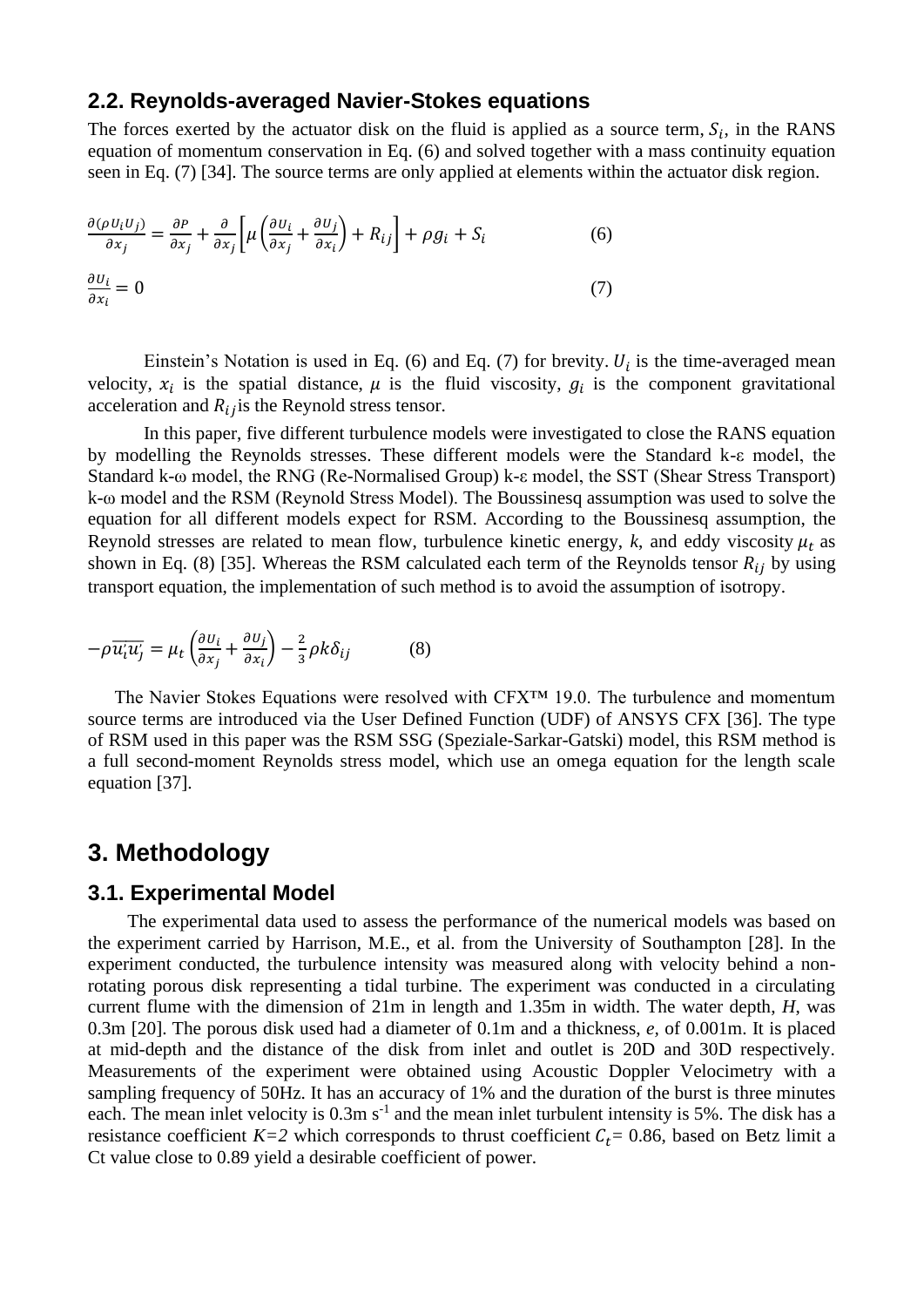### **3.2. Numerical Model**

#### **3.2.1. Porous Disk configuration**

The AD domain of 0.1m length and 0.001m thickness was described as a porous domain with 3 main factors influencing its characteristics, these were volume porosity, *θ*, permeability *Kperm* and resistance loss coefficient *Kloss*. According to Taylor [33], a relationship can be formed between volume porosity,  $θ$ , and the resistance coefficient,  $K=2$  shown in Eq. (9). This relationship has been examined by Whelan [38] which shows this relationship as a reasonable approximation. The actuator disk applies a resistance to the incoming fluid flow. This resistance causes the actuator disc to experience force similar to that of a turbine operating under the same conditions. Therefore, the porous region is defined with an isotropic loss model where according to Darcy, the flow rate is proportional to a disk's cross-sectional area and pressure drop, but inversely proportional to the thickness. This can be explained using Ergun's equation to determine permeability, *Kperm* [39] shown in Eq. (10). The *Kperm* governs low-speed viscous losses, where *D<sup>P</sup>* is the equivalent spherical diameter of the particle which was assumed to be  $D_P = 1 \times 10^{-9}$ m. While, the resistance loss coefficient, *Kloss* governs inertia effects, according to ANSYS CFX guidebook [40] it is defined as the gradient across the disk thickness shown in Eq. (11).

$$
\theta^2 = \frac{1}{1+K} \tag{9}
$$

$$
K_{perm} = \frac{D_P^2 \theta^3}{(150(1-\theta)^2)}
$$
(10)

$$
K_{loss} = \frac{k}{L} \tag{11}
$$

#### **3.2.1. Fluid Domain configuration**

The 2-dimensional fluid domain has dimensions of 10m in length, 1.36m in wide and 0.001m-thick. The Top, Bottom and lateral boundaries are defined as symmetry conditions. While the outlet faces were described as opening boundaries with entrainment conditions with zero relative pressure and zero turbulence gradient. The disk is located at mid-depth and the distance of the disk from inlet and outlet is 20D and 30D respectively. The velocity at the inlet boundary was defined as a normal inlet velocity of 0.3m/s with 5% turbulence intensity. The parameter setting of each boundary is summarised in Table 1.

*Table 1. Boundaries Condition Parameter*

| Parameter (Face) | <i>Setting</i>                                           |
|------------------|----------------------------------------------------------|
| Inlet            | Normal inlet speed of 0.3m/s and 5% turbulence intensity |
| Outlet           | Opening entrainment, 0 Pa                                |
| Top and Bottom   | Symmetry                                                 |
| Lateral          | Symmetry                                                 |

#### **3.2.1. Mesh Convergence Studies**

A mesh convergence study was conducted by increasing the number of elements within the computational fluid domains. This was achieved by only increasing the mesh density around the most significant regions of the flow field and leaving the global mesh area unchanged as shown in Fig. 1 [10]. The semicircle of the area of interest has a diameter of 2D and the rectangular area after the disk extended to the outlet. This method significantly reduces the computational requirements needed to solve the simulation by prioritising the area with high-velocity gradients. Three mesh densities were implemented to achieved coarse, medium and fine meshes for a mesh independence study for three different turbulence models which where SST model, Standard k-ε model and RSM.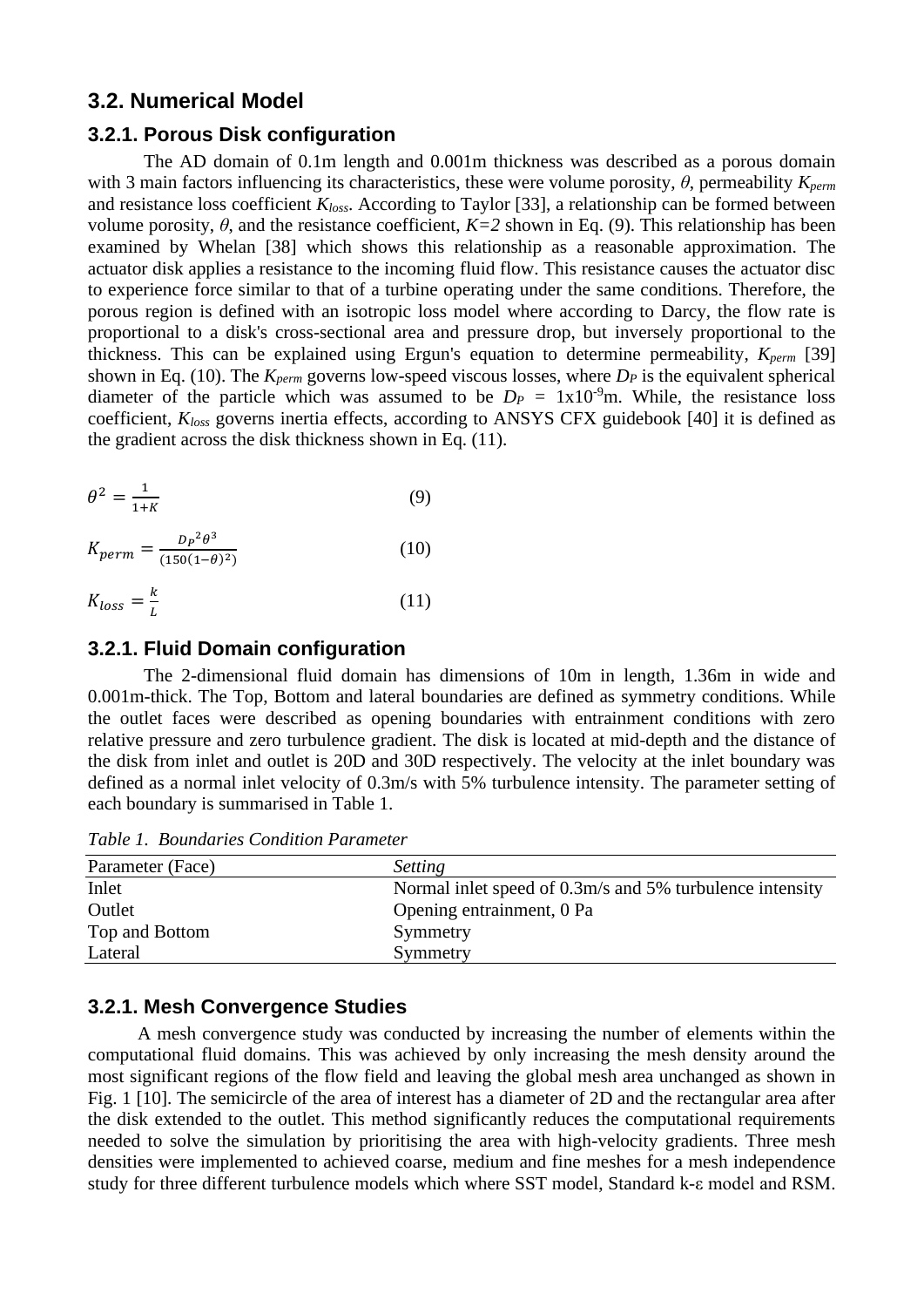These studies were conducted on a Dell PC with 16GB RAM and Intel® Core<sup>TM</sup> i7-8700 3.20 GHz processor and the solver were run on 4 parallel platform to further reduce the computational time.



*Fig. 1. Computational mesh showing high-density mesh in the actuator disk region and the wake downstream of the actuator disk.*

The mesh independence study was done with maximum residuals of  $1 \times 10^{-6}$  and was allow to run until the solution is converge. The variation in the number of elements occur in the region of interest needed for this study as seen in Fig.1 is achieved by decreasing the size of the element by a factor of 2 and thus produce a higher number of elements and nodes. Table 2 gives details on the mesh convergence studies for each of the turbulence models and the computational time requirements. Among all three turbulence models compared, the RSM model was the most computational expensive as it required more time to solve the Reynolds stresses. Whereas when comparing both SST model and Standard k-ε model, both used roughly the same amount of time to solve in most cases and the changes in term of downstream velocity is not significant as compare to RSM model, this is further observed in Fig.2.

| Turbulence | No. of<br>elements   | No. of<br>nodes | Normalised velocity at downstream |       |       |       |       | Solver Time        |
|------------|----------------------|-----------------|-----------------------------------|-------|-------|-------|-------|--------------------|
| Model      |                      |                 | 4D                                | 7D    | 11D   | 15D   | 20D   | (hrs: min:<br>sec) |
| k-ε model  | $3.55 \times 10^{4}$ | $4.18x10^{4}$   | 0.049                             | 0.513 | 0.763 | 0.846 | 0.896 | 00:28:09           |
| k-ε model  | $1.03 \times 10^5$   | $1.19x10^5$     | 0.542                             | 0.725 | 0.829 | 0.892 | 0.933 | 01:15:29           |
| k-ε model  | $3.69x10^{6}$        | $4.15x10^{6}$   | 0.553                             | 0.74  | 0.846 | 0.91  | 0.952 | 04:57:48           |
| SST model  | $3.55 \times 10^{4}$ | $4.18x10^4$     | 0.467                             | 0.688 | 0.808 | 0.871 | 0.925 | 00:28:22           |
| SST model  | $1.03 \times 10^5$   | $1.19x10^5$     | 0.621                             | 0.776 | 0.871 | 0.921 | 0.967 | 01:14:48           |
| SST model  | $3.69x10^{6}$        | $4.15x10^{6}$   | 0.403                             | 0.696 | 0.854 | 0.929 | 0.983 | 03:57:43           |
| RSM model  | $3.55 \times 10^{4}$ | $4.18x10^4$     | 0.423                             | 0.567 | 0.66  | 0.71  | 0.747 | 00:43:11           |
| RSM model  | $1.03x10^5$          | $1.19x10^5$     | 0.529                             | 0.708 | 0.825 | 0.888 | 0.933 | 02:50:34           |
| RSM model  | $3.69x10^{6}$        | $4.15x10^6$     | 0.534                             | 0.715 | 0.833 | 0.896 | 0.943 | 08:24:21           |

*Table 2. Effects of the increasing number of Elements on downstream centreline velocity.*

The turbulence intensity and velocity profile in the k-ε and SST model showed very little changes when the number of elements increased above  $1.03x10^6$ , suggesting that both of these models don't need a dense mesh to obtain accurate results. A medium-density with  $1.03x10^6$ elements was sufficient in both the k-ε model and SST model with a computational solving time of 1 hour 15 minutes and 1 hour 14 minutes respectively. This mesh configuration is also applied in both the RNG k-ε model and standard k-ω model since the RNG model is a variant of the standard k-ε model and SST model is a variant of the standard k-ω model. The RSM (SSG) model needed a more dense mesh and a high number of elements in predicting the turbulence intensity profile to obtain accurate results as seen in Fig. 2f, the RSM (SSG) needed number of elements above 3.69x10<sup>6</sup> to showed results closely matching the experimental results. While the velocity profile of RSM (SSG) model converged above  $1.03x10^6$  number of elements. Hence the time taken to obtain a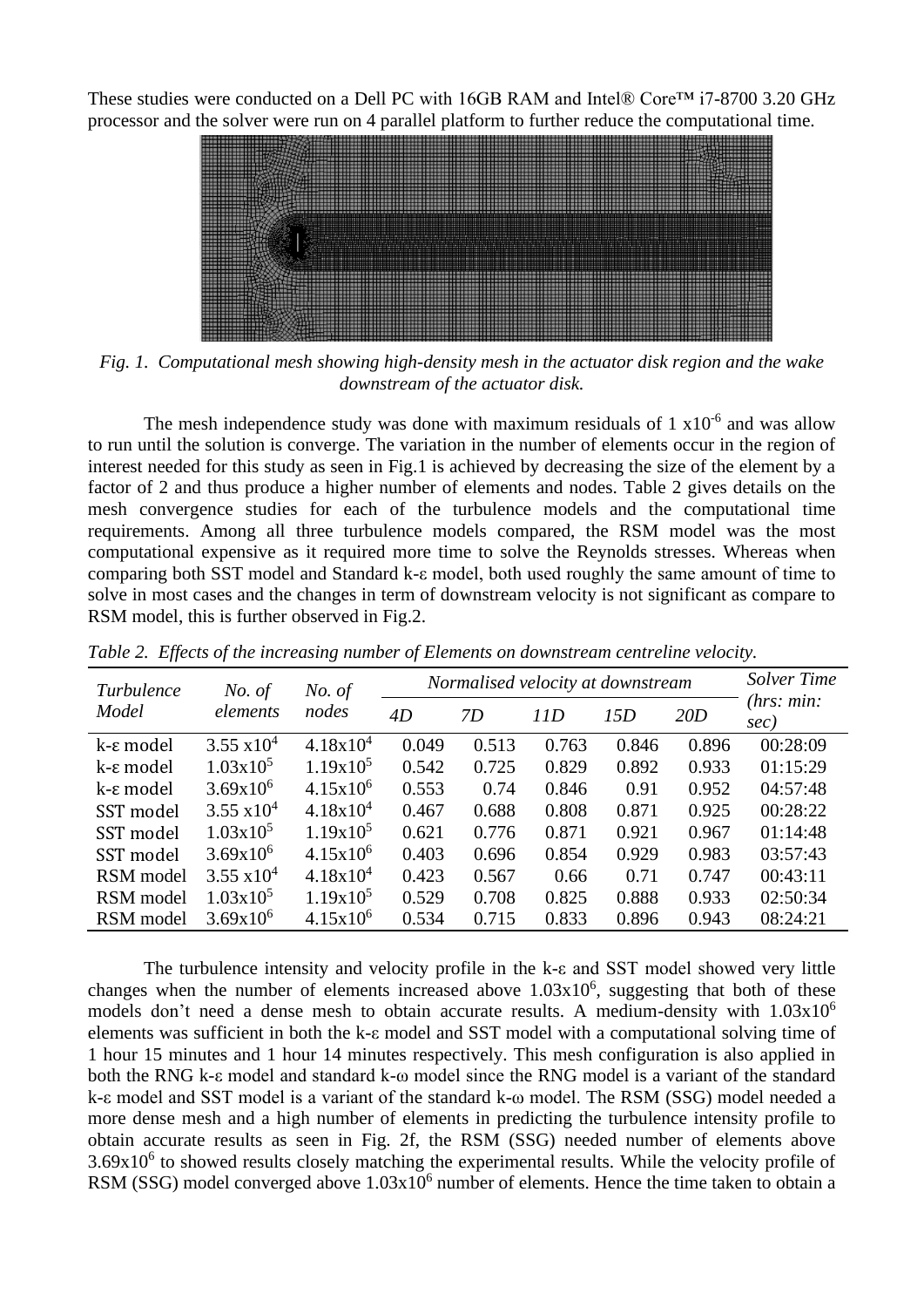high-density mesh solution for RSM (SSG) model was 8 hours 24 minutes. This model was the least computationally efficient.



*Fig. 2. Effect of changing number of elements on normalised velocity, U/V (where V is the upstream velocity): a) k-ε model, b) SST model and c)RSM SSG;and downstream turbulence intensity, I: d) k-ε model, e) SST model and f) RSM SSG, along the disk centreline axis (x=0 is the disk position) in comparison to experimental results* [28]*.*

## **4. Results**

The performance and results of the 2-dimensional actuator disk model using a number of different turbulence models were assessed by comparing with measured experimental results carried by Harrison from the University of Southampton [28]. The focus of this work is on comparing the downstream tidal current velocity and turbulence intensity from the experimental data with the numerical model findings presented in this paper. The comparison was done by comparing the distribution along the horizontal axis, as shown in Fig.3 and on the vertical distribution, shown in Fig.4, downstream from the disk.

The comparison has indicated a strong correlation when comparing between the experiment result and the five turbulence model in terms of velocity distribution downstream as shown in Fig. 3a. However, all five turbulence model shows poor correlations with the experimental measurements in term of turbulence intensity and was under-predicting before D10 as shown in Fig. 3b. When comparing the downstream velocity profile, it was noticed that the k-ε model, RNG k-ε model and RSM (SSG) slightly under-predicted the downstream velocity recovery up until D15 while SST k-ω model slightly over-predicted the velocity recovery as shown in Fig. 3 and Fig. 4. Furthermore, only k-ω model shows to be closely matching the experimental result in term of velocity up until D15. However, after D15 all 5 models were observed to be slightly over-predicting the downstream velocity recovery as shown in Fig. 4. When comparing the downstream turbulence profile, it was noticed that k-ε model and RSM (SSG) model show sign of underestimation in turbulence. Furthermore, the k-ω, SST k-ω and RNG k-ε model underpredict before D10, however after D10 all three model overpredict the turbulence intensity as seen in Fig. 4.The accuracy of the model can be further investigated by carrying out statistical analysis to determine the root mean square error (RMSE) and mean absolute percentage error (MAPE). RSME and MAPE can indicate how well the numerical model, and turbulence models, correlates to the measured data as seen in Table. 3.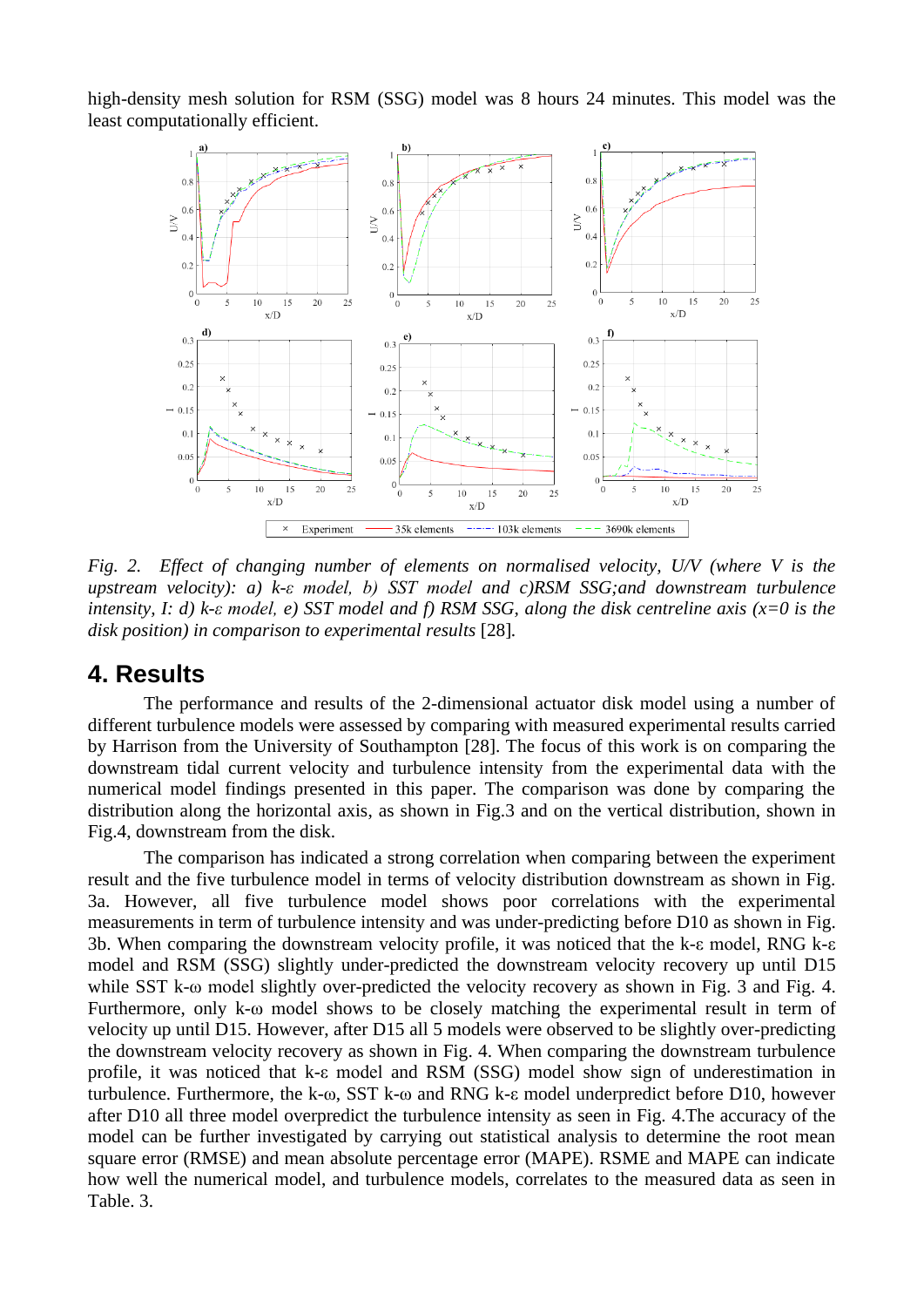

*Fig. 3. The downstream centreline normalised velocity: a) normalised velocity, U/V (where V is the upstream velocity) and downstream turbulence intensity: b) turbulence intensity, along the disk centreline axis (x=0 is the disk position) in comparison to experimental results* [28].



*Fig. 4. Downstream vertical profile of axial normalised velocity: a) 4D, b) 7D, c) 11D, d) 15D and e)20D; and turbulence intensity: f) 4D, g) 7D, h) 11D, i) 15D and j) 20D from the disk (y=0 is the centre axis position of the disk) in comparison to experimental results* [28]*.*

The standard k-ω model has the closest correlation with the measured data in term of velocity, with an RSME and MAPE of 0.014 and 1% respectively, while the SST k-ω model correlates closest with the measured data in terms of turbulence intensity with RSME and MAPE values of 0.026 and 19% respectively. In contrast, the RSM (SSG) model shows the least correlation with the measured data with velocity and the RNG k-ε model shows the least correlation with the measured data with turbulence intensity. When observing RSME and MAPE in term of velocity, the most suitable is the Standard k-ω model followed by RNG k-ε, then SST k-ω model, and lastly is the Standard k-ε model and RSM (SSG) model. Whereas when observing RSME and MAPE in term of turbulence intensity, the most suitable is the SST k- $\omega$  model, followed by Standard k-ω, then RSM (SSG) models, and lastly are the Standard k-ε model and RNG k-ε model. Table 3 also shows that the 2-dimensional actuator disk model exhibits a huge problem in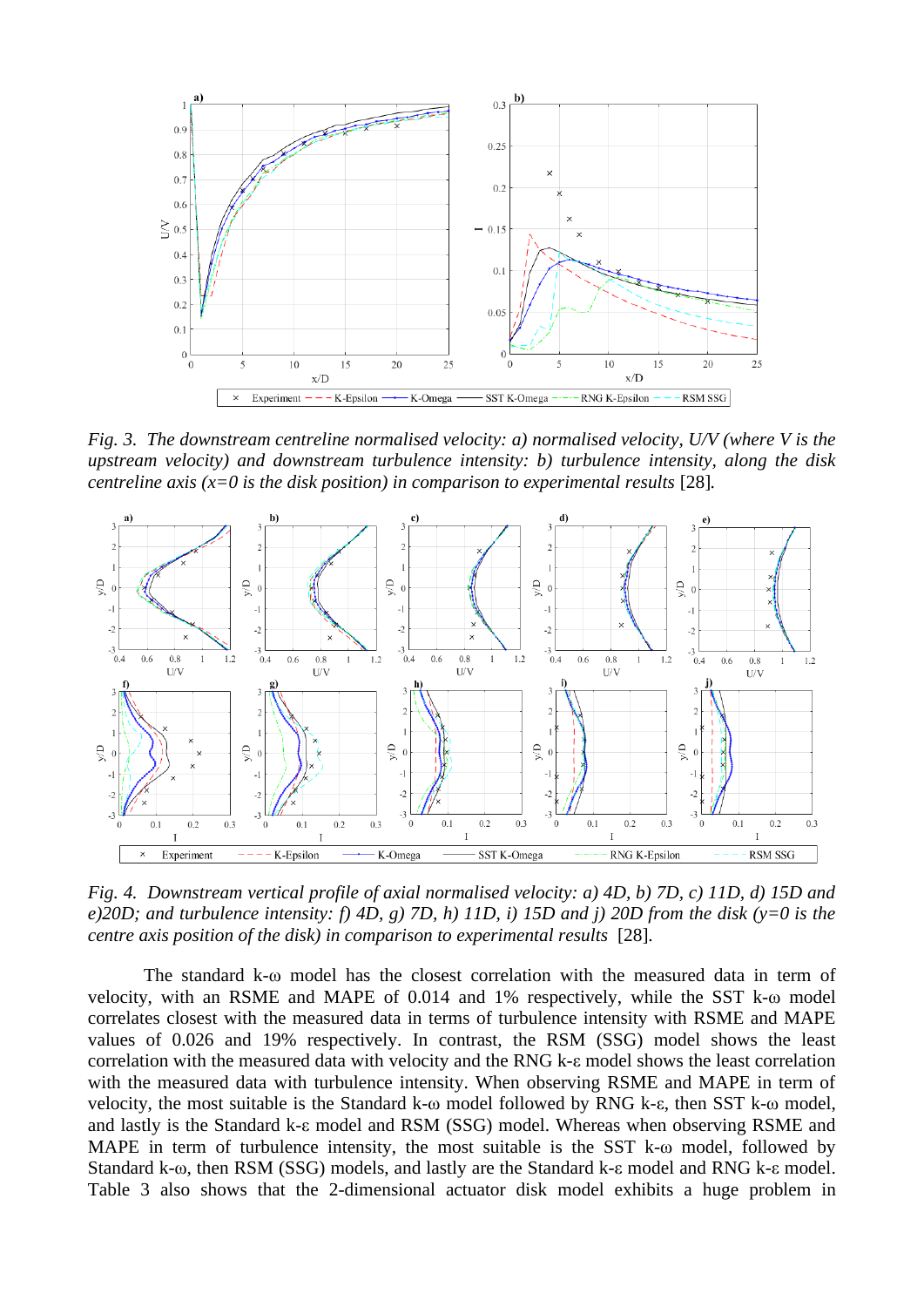accurately predicting turbulence intensity with all turbulence models showing huge MAPE values ranging from 40% up to 93%. Hence, the optimum best selection turbulence model for running a 2 dimensional actuator disk problem is either the SST k-ω model or the Standard k-ε model. Further comparison can be undertaken by comparing the contour plot of different models in terms of velocity and turbulence kinetic energy (TKE), shown in Fig. 5 and 6.

*Table 3. Root mean square error (RSME) and mean absolute percentage error (MAPE) of velocity and turbulence intensity on different turbulence model in comparison to the experimental data.*

| Model                                 | Standard $k$ - $\varepsilon$ | Standard $k$ - $\omega$ | SST $k$ - $\omega$ | RNG $k$ - $\varepsilon$ | $RSM$ (SSG) |
|---------------------------------------|------------------------------|-------------------------|--------------------|-------------------------|-------------|
| <b>RSME</b> velocity                  | 0.033                        | 0.014                   | 0.033              | 0.028                   | 0.034       |
| MAPE $\text{Velocity } (\% )$         |                              |                         |                    |                         |             |
| <b>RSME</b> Turbulence                | 0.055                        | 0.049                   | 0.026              | 0.088                   | 0.060       |
| $\text{MAPE}_{\text{Turbulence}}(\%)$ | 40                           | 19                      | 19                 | 34                      |             |

When comparing the contour plots of different turbulence models in term of velocity and turbulence kinetic energy (TKE), some apparent differences and similarity are observed between the models shown in figure 5 and 6. The is little difference in the velocity contour between all five difference model. Whereas, huge different was observed in TKE contour between the five models. As seem in Fig 6d and 6e, both the RNG k-ε and RSM (SSG) model were clearly underpredict in the near wake region. The difference in the shape of TKE contour could be caused by turbulence mixing from the surrounding ambient conditions, it is observed that turbulence mixing occurs in the near wake area which might have caused the turbulence kinetic energy to dissipate earlier around the vicinity of the disk as seen in Fig. 5. Furthermore, this could affect the velocity recovery downstream of the disk [41], in most cases, the introduction of increased turbulence intensity around the disk would greatly aid in wake recovery [42] but such characteristics were not observed hence further investigation is needed. Another issue observed is due to the nature of the 2 dimensional model, TKE performance might be hindered due to the fact that unlike the 3 dimensional model which experience upstream velocity from the surrounding vicinity circumference of the disk. The 2-dimensional model only experiences upstream velocity from the side of the disk, this may have affected wake recovery. It has found that the downstream velocity had a close-linked to the permeability of the disk and the downstream turbulence intensity had a close-linked to the resistance loss coefficient of the disk. Hence, further study is needed in determine this relationship and improve the performance of downstream turbulence intensity.

## **4. Conclusion**

This paper details the performance of various RANS turbulence models in predicting the wake of a tidal steam turbine in a 2-dimensional domain. Under a standard open flow configuration, it was shown that the SST k-ω model was the optimum selection for predicting both velocity and turbulence intensity. However, for downstream velocity, the standard k-ω model performed the best. The RSM model was overly computational inefficient and time-consuming to implement and it required a highly refined mesh to get desirable results. Further work is needed to investigate the conditions and configurations affecting the performance of various RANS models in 2-dimensional actuator disk problems. Such studies include the introduction of source terms at the disk to account for the underprediction of turbulence intensity downstream, rate of dissipation in turbulence effects on wake recovery, effects of changing permeability and loss coefficient on model accuracy. Further work will also involve comparisons with 3-dimensional actuator disk model representations of a tidal stream turbine operating in tidal flows.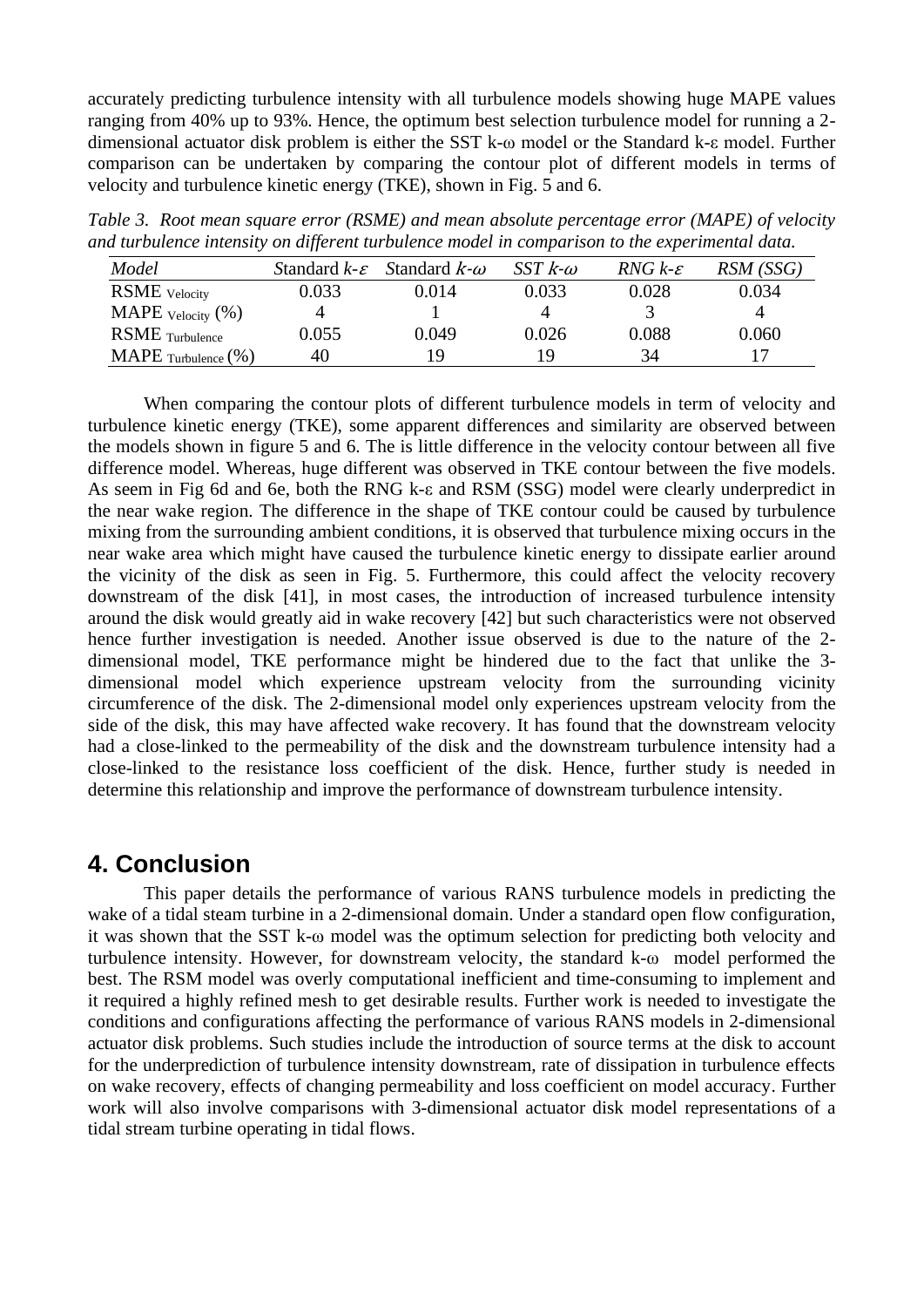

*Fig. 5. The contour of turbulent kinetic energy for five different turbulence models: a) Standard k*ε, b) Standard k-ω, c) SST k-ω, d) RNG *k-*ε model, and e) RSM (SSG).



Fig. 6. The contour of velocity for five different turbulence models: a) Standard k-ε, b) Standard k-ω, c) SST k-ω, d) RNG k-ε model, and e) RSM (SSG).

## **5. References**

- [1] F. O'Rourke, F. Boyle, and A. Reynolds, "Tidal current energy resource assessment in Ireland: Current status and future update," *Renew. Sustain. Energy Rev.*, vol. 14, no. 9, pp. 3206–3212, 2010.
- [2] J. A. Clarke, G. Connor, A. D. Grant, and C. M. Johnstone, "Regulating the output characteristics of tidal current power stations to facilitate better base load matching over the lunar cycle," *Renew. Energy*, vol. 31, no. 2, pp. 173–180, 2006.
- [3] R. Vennell, "Exceeding the Betz limit with tidal turbines," *Renew. Energy*, vol. 55, pp. 277– 285, 2013.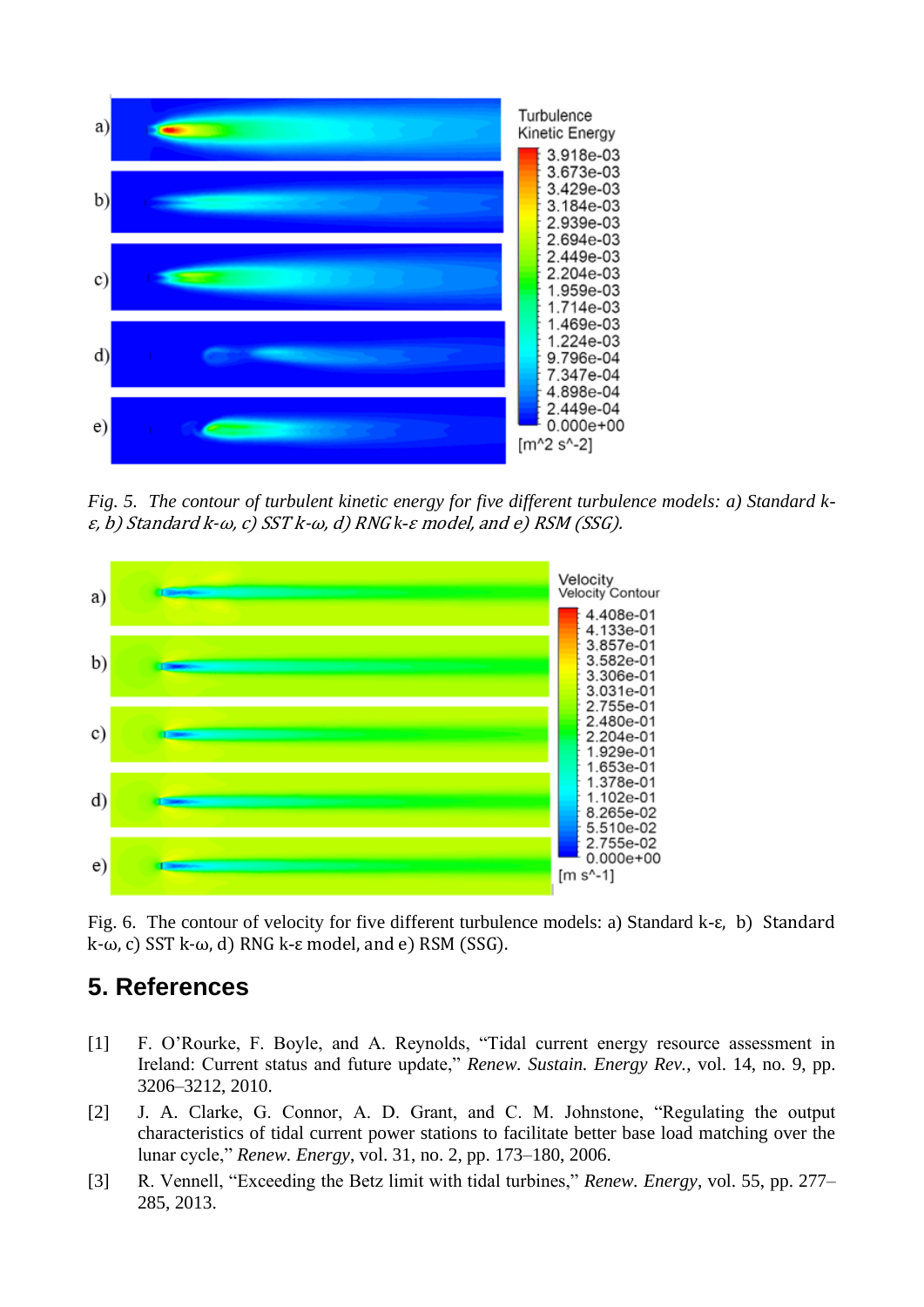- [4] Y. Chen, B. Lin, J. Lin, and S. Wang, "Experimental study of wake structure behind a horizontal axis tidal stream turbine," *Appl. Energy*, vol. 196, pp. 82–96, 2017.
- [5] B. Morandi, F. Di Felice, M. Costanzo, G. P. Romano, D. Dhomé, and J. C. Allo, "Experimental investigation of the near wake of a horizontal axis tidal current turbine," *Int. J. Mar. Energy*, vol. 14, pp. 229–247, 2016.
- [6] L. Bai, R. R. G. Spence, and G. Dudziak, "Investigation of the Influence of Array Arrangement and Spacing on Tidal Energy Converter ( TEC ) Performance using a 3- Dimensional CFD Model," *Proc. 8th Eur. Wave Tidal Energy Conf. Uppsala, Sweeden*, pp. 654–660, 2009.
- [7] G. Crasto, A. R. Gravdahl, F. Castellani, and E. Piccioni, "Wake modeling with the actuator Disc concept," *Energy Procedia*, vol. 24, no. January, pp. 385–392, 2012.
- [8] V. T. Nguyen, S. S. Guillou, J. Thiébot, and A. Santa Cruz, "Modelling turbulence with an Actuator Disk representing a tidal turbine," *Renew. Energy*, vol. 97, pp. 625–635, 2016.
- [9] T. Roc, D. C. Conley, and D. Greaves, "Methodology for tidal turbine representation in ocean circulation model," *Renew. Energy*, vol. 51, pp. 448–464, Mar. 2013.
- [10] C. M. Pang, F. O. Rourke, and D. Kennedy, "The Effects of Inflow Turbulence Intensity on predicting wake velocity in a two dimensional RANS Actuator disc model," *EWTEC 2019*, no. September, 2019.
- [11] G. Bai, J. Li, P. Fan, and G. Li, "Numerical investigations of the effects of different arrays on power extractions of horizontal axis tidal current turbines," *Renew. Energy*, vol. 53, pp. 180– 186, May 2013.
- [12] J. Bretheim and E. Bardy, "A Review of Power-Generating Turbomachines," no. April, 2015.
- [13] S. R. Turnock, A. B. Phillips, J. Banks, and R. Nicholls-Lee, "Modelling tidal current turbine wakes using a coupled RANS-BEMT approach as a tool for analysing power capture of arrays of turbines," *Ocean Eng.*, vol. 38, no. 11–12, pp. 1300–1307, Aug. 2011.
- [14] I. Ammara, C. Leclerc, and C. Masson, "A viscous three-dimensional differential/actuatordisk method for the aerodynamic analysis of wind farms," *J. Sol. Energy Eng. Trans. ASME*, vol. 124, no. 4, pp. 345–356, Nov. 2002.
- [15] B. E. Launder and D. B. Spalding, "The numerical computation of turbulent flows," *Comput. Methods Appl. Mech. Eng.*, vol. 3, no. 2, pp. 269–289, 1974.
- [16] P. A. Durbin and B. A. P. Reif, *Statistical Theory and Modeling for Turbulent Flows: Second Edition*. John Wiley and Sons, 2010.
- [17] F. R. Menter, "Two-equation eddy-viscosity turbulence models for engineering applications," *AIAA J.*, vol. 32, no. 8, pp. 1598–1605, 1994.
- [18] V. Yakhot and S. A. Orszag, "Renormalization group analysis of turbulence. I. Basic theory," *J. Sci. Comput.*, vol. 1, no. 1, pp. 3–51, Mar. 1986.
- [19] C. D. Argyropoulos and N. C. Markatos, "Recent advances on the numerical modelling of turbulent flows," *Applied Mathematical Modelling*, vol. 39, no. 2. Elsevier Inc., pp. 693–732, 2015.
- [20] L. E. Myers and A. S. Bahaj, "Experimental analysis of the flow field around horizontal axis tidal turbines by use of scale mesh disk rotor simulators," *Ocean Eng.*, vol. 37, no. 2–3, pp. 218–227, 2010.
- [21] N. Troldborg, J. N. Sørensen, and R. Mikkelsen, "Actuator line simulation of wake of wind turbine operating in turbulent inflow," *J. Phys. Conf. Ser.*, vol. 75, no. 1, 2007.
- [22] R. Mikkelsen, *Actuator disc methods applied to wind turbines*. 2003.
- [23] W. M. J. Batten, M. E. Harrison, and A. S. Bahaj, "The accuracy of the actuator disc-RANS approach for predicting the performance and far wake of a horizontal axis tidal stream